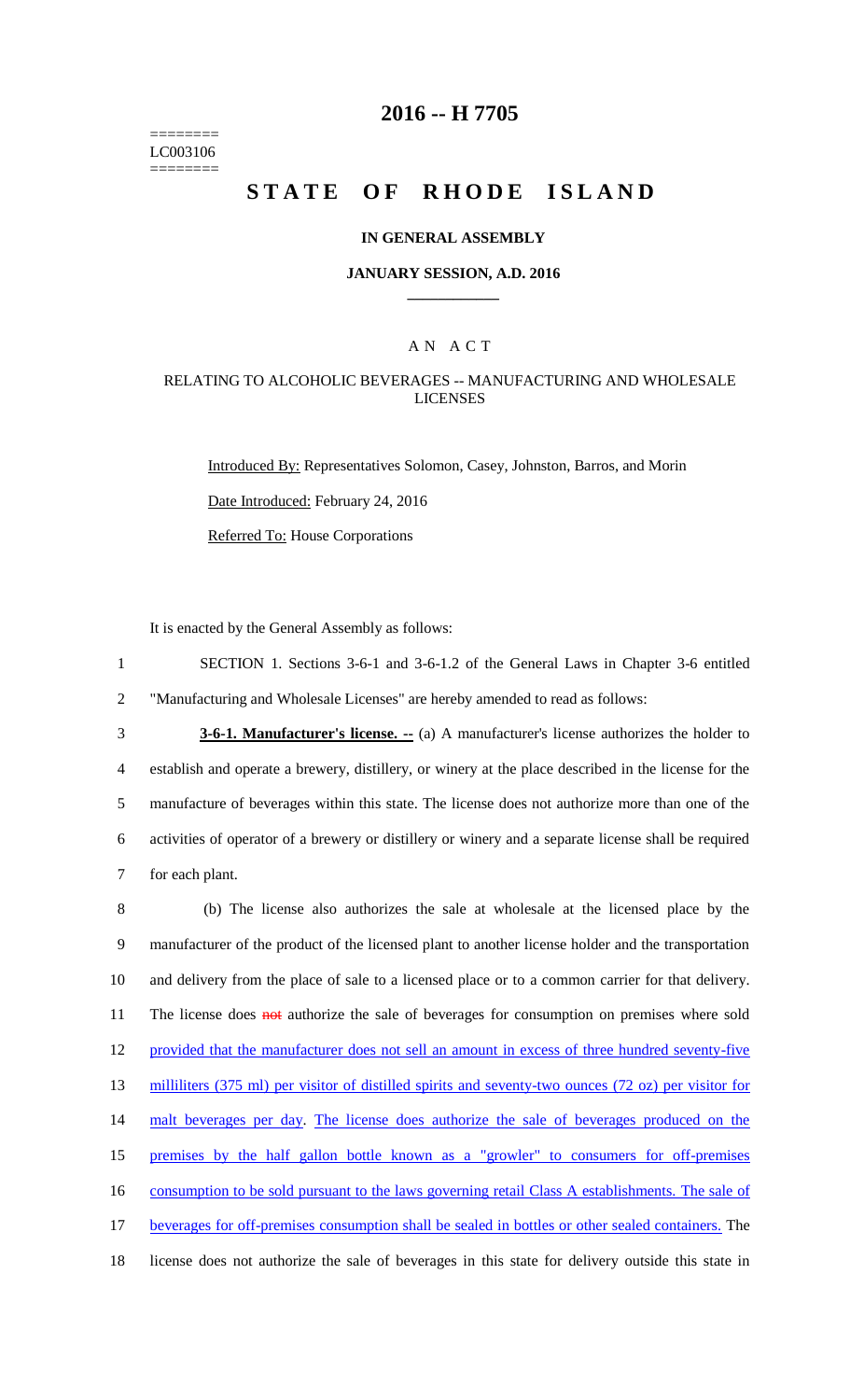violation of the law of the place of delivery. The license holder may provide to visitors in conjunction with a tour and/or tasting, samples, clearly marked as samples, not to exceed three hundred seventy-five milliliters (375 ml) per visitor for distilled spirits and seventy-two ounces (72 oz) per visitor for malt beverages at the licensed plant by the manufacturer of the product of the licensed plant to visitors for off-premise consumption. The license does not authorize providing samples to a visitor of any alcoholic beverages for off-premise consumption that are not manufactured at the licensed plant.

 (c) The annual fee for the license is three thousand dollars (\$3,000) for a distillery, five hundred dollars (\$500) for a brewery, and one thousand five hundred dollars (\$1,500) for a 10 winery producing more than fifty thousand (50,000) gallons or more per year and five hundred 11 dollars (\$500) per year for a winery producing less than fifty thousand (50,000) gallons or less per year. All those fees are prorated to the year ending December 1 in every calendar year and shall be paid to the division of taxation and be turned over to the general treasurer for the use of the state.

 **3-6-1.2. Brewpub manufacturer's license.**  $\cdot$  (a) A brewpub manufacturer's license shall authorize the holder to establish and operate a brewpub within this state. The brewpub manufacturer's license shall authorize the retail sale of the beverages manufactured on the location for consumption on the premises. The license shall not authorize the retail sale of beverages from any location other than the location set forth in the license. A brewpub may sell at retail alcoholic beverages produced on the premises by the half-gallon bottle known as a "growler" to consumers for off the premises consumption to be sold pursuant to the laws governing retail Class A establishments.

 (b) The license shall also authorize the sale at wholesale at the licensed place by the manufacturer of the product of his or her licensed plant as well as beverages produced for the brewpub and sold under the brewpub's name to a holder of a wholesaler's license and the transportation and delivery from the place of sale to the licensed wholesaler or to a common carrier for that delivery.

 (c) The brewpub manufacturer's license further authorizes the sale of beverages manufactured on the premises to any person holding a valid wholesaler's and importer's license under § 3-6-9 or 3-6-11.

 (d) The annual fee for the license is one thousand dollars (\$1,000) for a brewpub 32 producing more than fifty thousand (50,000) gallons or more per year and five hundred dollars 33 (\$500) per year for a brewpub producing less than fifty thousand (50,000) gallons or less per year. The annual fee is prorated to the year ending December 1 in every calendar year and paid to the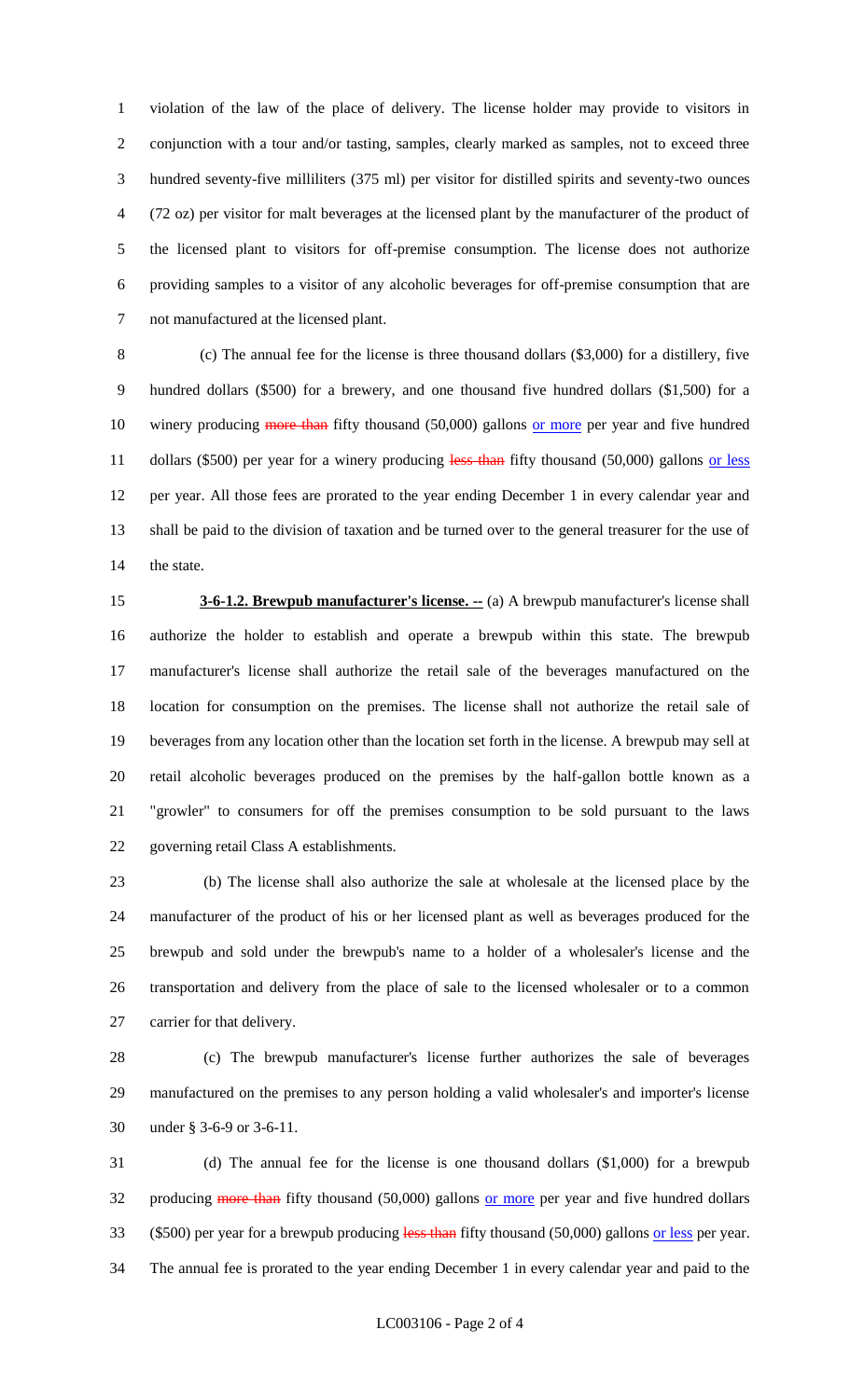- 1 division of taxation and turned over to the general treasurer for the use of the state.
- 2 SECTION 2. This act shall take effect upon passage.

======== LC003106  $=$